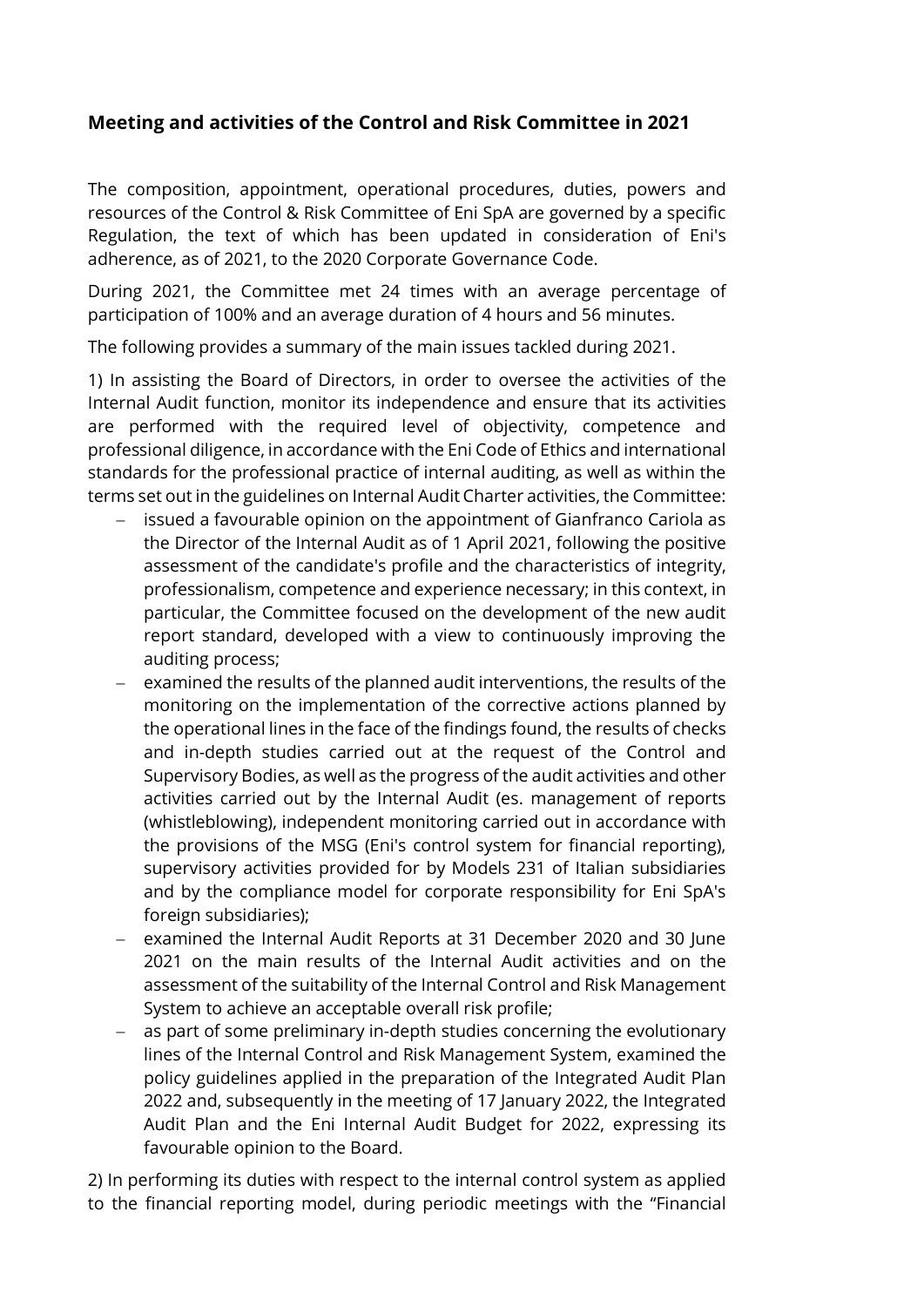Reporting Officer" (the "FRO") and the Company's administrative structures, and the audit firm in attendance, the Committee examined, among other things:

- − the reports of the FRO on: (i) Eni's administrative and accounting structure at December 31, 2020 and June 30, 2021; (ii) on the internal control system as applied to financial reporting at December 31, 2020 and June 30, 2021. On the basis of which it expressed its favourable opinion to the Board on the appropriateness of the powers and resources assigned to the FRO and on the actual compliance with administrative and accounting procedures for the purposes of the Board's supervisory function;
- − the disclosure by the audit firm on the progress of the auditing of the internal control system on financial reporting;
- − the key aspects of the individual and consolidated financial statements at December 31, 2020 of Eni ad well as the contents of the Eni's 2020 Non-Financial Information, for the purposes of the provisions of Recommendation 35, letter b), in coordination with the Sustainability and Scenarios Committee, and letter c). Before the topic was submitted to the Board of Directors, it examined impairment test methodology and findings as well as the major issues related to the application of the accounting principles in preparation for the drafting of the 2020 Annual Report;
- − the main aspects of the 2020 Annual Report on Form 20-F;
- − the main contents of the Report of the Board of Statutory Auditors on the results of the audit of the 2020 Annual Financial Report and on the contents of the Auditor's Additional Report;
- − the "Consolidated Report on Payments to Governments" for 2020 by Eni SpA, its consolidated subsidiaries and companies consolidated proportionately (EU Accounting Directive 2013);
- − the 2020 Management Letter of the independent auditors, issuing a favourable opinion for the purposes of the subsequent Board Review;
- − the essential features of Eni's consolidated half-year financial report at June 30, 2021, following the examination of the main issues for the application of accounting standards;
- − the Annual Report on the Tax Strategy 2020 and the "Country by Country report" for 2020.

3) In supporting the Board of Directors in conducting the assessments and making decisions concerning risk management, including with regard to potentially prejudicial situations, the Control and Risk Committee conducted an in-depth analysis of specific situations at the request of the Board; among other things, in the context of its periodic meetings with the Legal Affairs function, closely examined the main legal issues and received updates on developments in the major pending legal proceedings, particularly as concerns the possible accounting repercussions, for the purpose of performing its duties as they pertain to the process of preparing the annual and half-year financial reports.

4) During several meetings with the Integrated Compliance function, the Committee: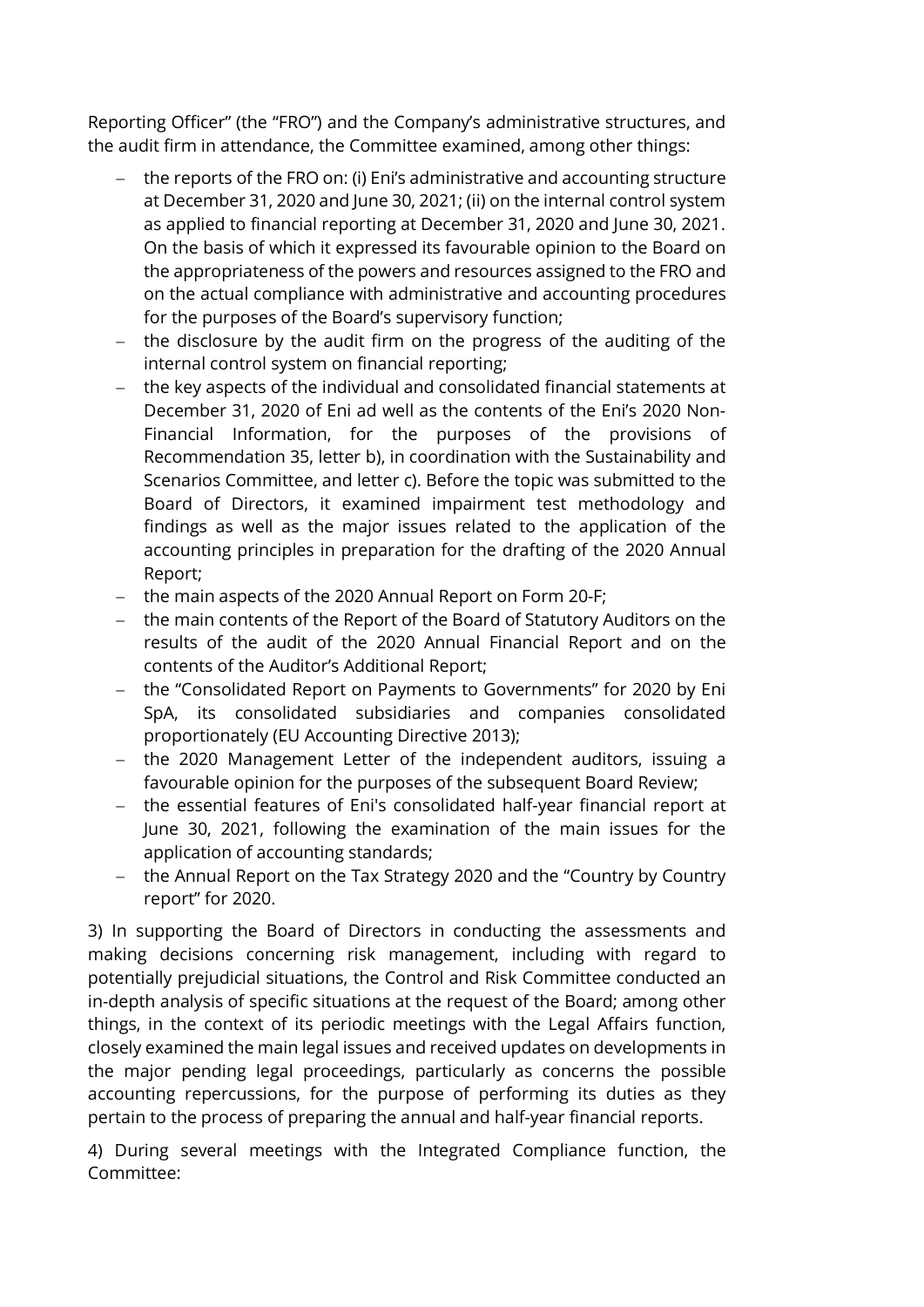- − has been informed about the proposals of amendment to the general part of Eni SpA's 231 Model;
- − examined the Reports of Integrated Compliance, aimed at providing an integrated view of the status of Eni's compliance activities as well as the periodic report of the of the anti-corruption and anti-money laundering unit, considering in particular the training and support provided to Eni units and subsidiaries in the areas for which it is responsible;
- − has been informed in relation to the internal regulatory document prepared by Eni in response to the recent Italian ratification of the ILO Convention on the prevention of violence and harassment in the workplace, including violence and gender harassment.

The Committee also met with the Eni's Watch Structure to illustrate the half-yearly report on the activities carried out (II semester 2020 and I semester 2021).

5) With regard to "Transactions involving the interests of Directors and Statutory Auditors and transactions with related parties":

− taking into account the evolution of the regulatory environment and the organizational structure, it was informed of the main adjustments proposed by the Corporate Affairs and Governance function, in relation to which it provided a favorable opinion in May 2021.

During the year, the Committee examined a number of transactions of lesser importance on which it expressed a favourable opinion on the interest of the Company in the transactions and the appropriateness of the associated terms and conditions.

6) The Committee thoroughly examined specific internal control and risk management issues, including during special meetings with members of Eni's top management. Specifically, the Committee:

- − met on several occasions with the Integrated Risk Management unit, focusing among other things on the evolution of the assessments of Eni's main risks and the related treatment actions; it also concluded the specific in-depth sessions on Eni's main corporate risks, launched in 2020, with reference to climate change, scenario risk, Environmental, Social, Governance (ESG) and reputational risks. Finally, in relation to the need to support the Board of Directors, among other things, in defining "the nature and level of risk compatible with the strategic objectives of the company...", in line with the provisions of the new Corporate Governance Code - the Committee focused on the methodological aspects of a preliminary proposal for "integrated risk assessment", focused on the Budget year with a perspective on the time horizon of the Four-Year Plan, deepening in particular the criteria for selecting risks and the methodological approach for their evaluation;
- − examined the extract from the Eni Organizational Structure Report with focus on the Eni Regulatory System and the ICRMS;
- − met with the HSEQ structures for the 2020 Eni HSE Review and with them he also deepened, also in dedicated meetings, the development of innovative projects in the HSE field in the perspective of the evolution of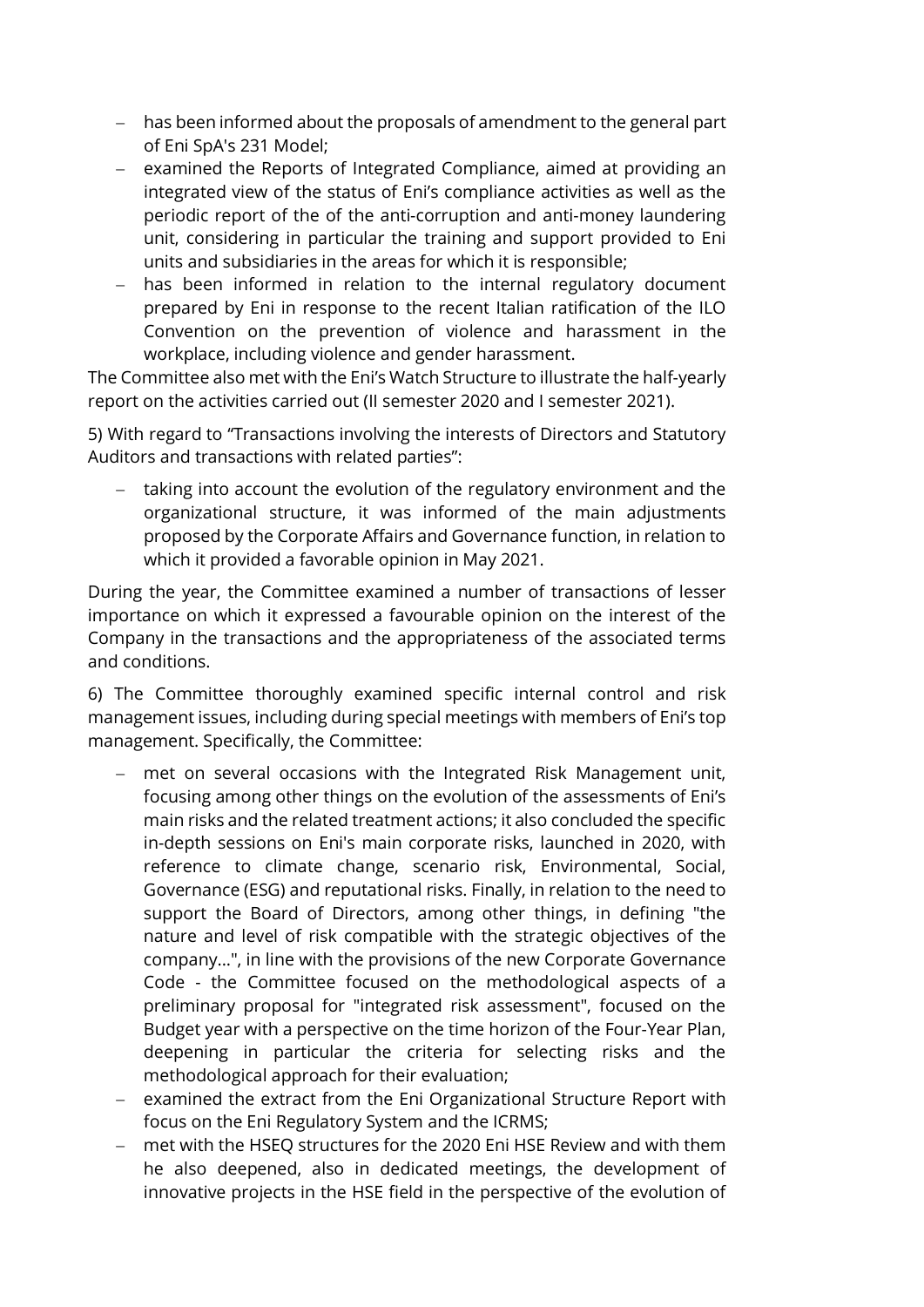safety at Eni, developed taking into account the evolution of digital solutions as well as the recognition of the relevance of the "human factor" in the dynamics of accidents; finally, in the face of the occurrence of some incidental events during 2021, it has formulated specific requests for further information regarding the causes and corrective actions identified;

- met with the various competent company functions in a session dedicated to this purpose, to examine the top risk climate change from the point of view of its impacts: i) financial nature, with particular reference to the scenarios (Eni and IEA), to the company strategy within the decarbonisation path and to the repercussions on financial disclosure and financial statement valuations; ii) physical, in relation to the impacts on O&G assets connected with the intensification of chronic and extreme climatic events, taking particular account of the peculiarities of the territories in which Eni operates and in relation to the methods of assessing physical risk, in terms of the safety of people, the integrity and availability of assets and environmental protection; and iii) with reference to issues of a legal nature, also in the light of the evolution of case law in this area;
- met with the competent corporate structures for specific information in reference to some issues:
	- the management of the emergency related to the spread of the COVID-19 pandemic, focusing in particular on the prevention measures put in place by Eni;
	- the health, safety & environment and emergency management: in this context, it has deepened the activities of Process Safety and Asset Integrity - which guarantee that the assets are correctly designed, built and managed effectively and efficiently, to achieve business objectives, safeguarding people, the environment and the company's reputation – as well as the emergency management process, also with reference to the periodic exercises carried out, and the insurance profiles related to the occurrence of incidental events;
	- issues related to security, in relation to the Security risk management model adopted by Eni (with particular reference abroad), emergency management and monitoring of risk scenarios, as well as fraud management activities;
	- the cyber security dedicating a specific and detailed in-depth analysis in relation to i) the Security Governance Framework, represented by Eni's cyber security management model; ii) the Eni regulatory system and the main security standards and guidelines iii) Eni's risk analysis methodology and iv) the cyber security emergency and crisis management model;
	- the management of reclamation and waste, deepening in this regard the mission of Eni Rewind for the enhancement of industrial land and waste through reclamation projects and efficient and sustainable recovery according to the principles of the circular economy, remediation activities, in relation to the supervision operated by internal structures, also in light of the discipline of the reclamation